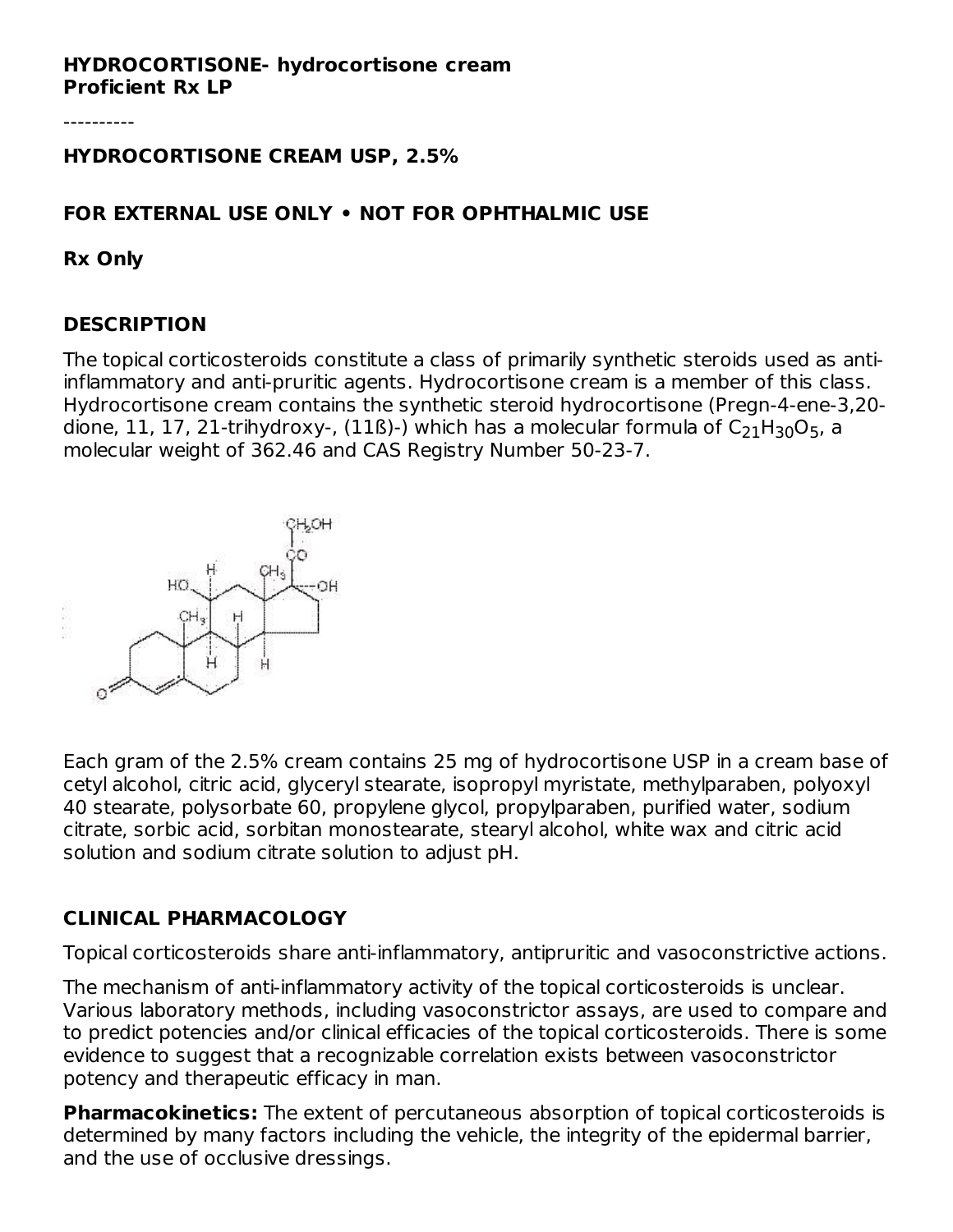Topical corticosteroids can be absorbed from normal intact skin. Inflammation and/or other disease processes in the skin increase percutaneous absorption. Occlusive dressings substantially increase the percutaneous absorption of topical corticosteroids. Thus, occlusive dressings may be a valuable therapeutic adjunct for treatment of resistant dermatoses. (See DOSAGE AND ADMINISTRATION.) Once absorbed through the skin, topical corticosteroids are handled through pharmacokinetic pathways similar to systemically administered corticosteroids. Corticosteroids are bound to plasma proteins in varying degrees. Corticosteroids are metabolized primarily in the liver and are then excreted by the kidneys. Some of the topical corticosteroids and their metabolites are also excreted into the bile.

## **INDICATIONS AND USAGE**

Topical corticosteroids are indicated for the relief of the inflammatory and pruritic manifestations of corticosteroid-responsive dermatoses.

### **CONTRAINDICATIONS**

Topical corticosteroids are contraindicated in those patients with a history of hypersensitivity to any of the components of the preparation.

## **PRECAUTIONS**

#### **General**

Systemic absorption of topical corticosteroids has produced reversible hypothalamicpituitary-adrenal (HPA) axis suppression, manifestations of Cushing's syndrome, hyperglycemia and glucosuria in some patients.

Conditions which augment systemic absorption include the application of the more potent steroids, use over large surface areas, prolonged use, and the addition of occlusive dressings.

Therefore, patients receiving a large dose of a potent topical steroid applied to a large surface area or under an occlusive dressing should be evaluated periodically for evidence of HPA axis suppression by using the urinary free cortisol and ACTH stimulation tests. If HPA axis suppression is noted, an attempt should be made to withdraw the drug, to reduce the frequency of application, or to substitute a less potent steroid.

Recovery of HPA axis function is generally prompt and complete upon discontinuation of the drug. Infrequently, signs and symptoms of steroid withdrawal may occur, requiring supplemental systemic corticosteroids.

Children may absorb proportionally larger amounts of topical corticosteroids and thus be more susceptible to systemic toxicity (See PRECAUTIONS–Pediatric Use).

If irritation develops, topical corticosteroids should be discontinued and appropriate therapy instituted. In the presence of dermatological infections, the use of an appropriate antifungal or antibacterial agent should be instituted. If a favorable response does not occur promptly, the corticosteroid should be discontinued until the infection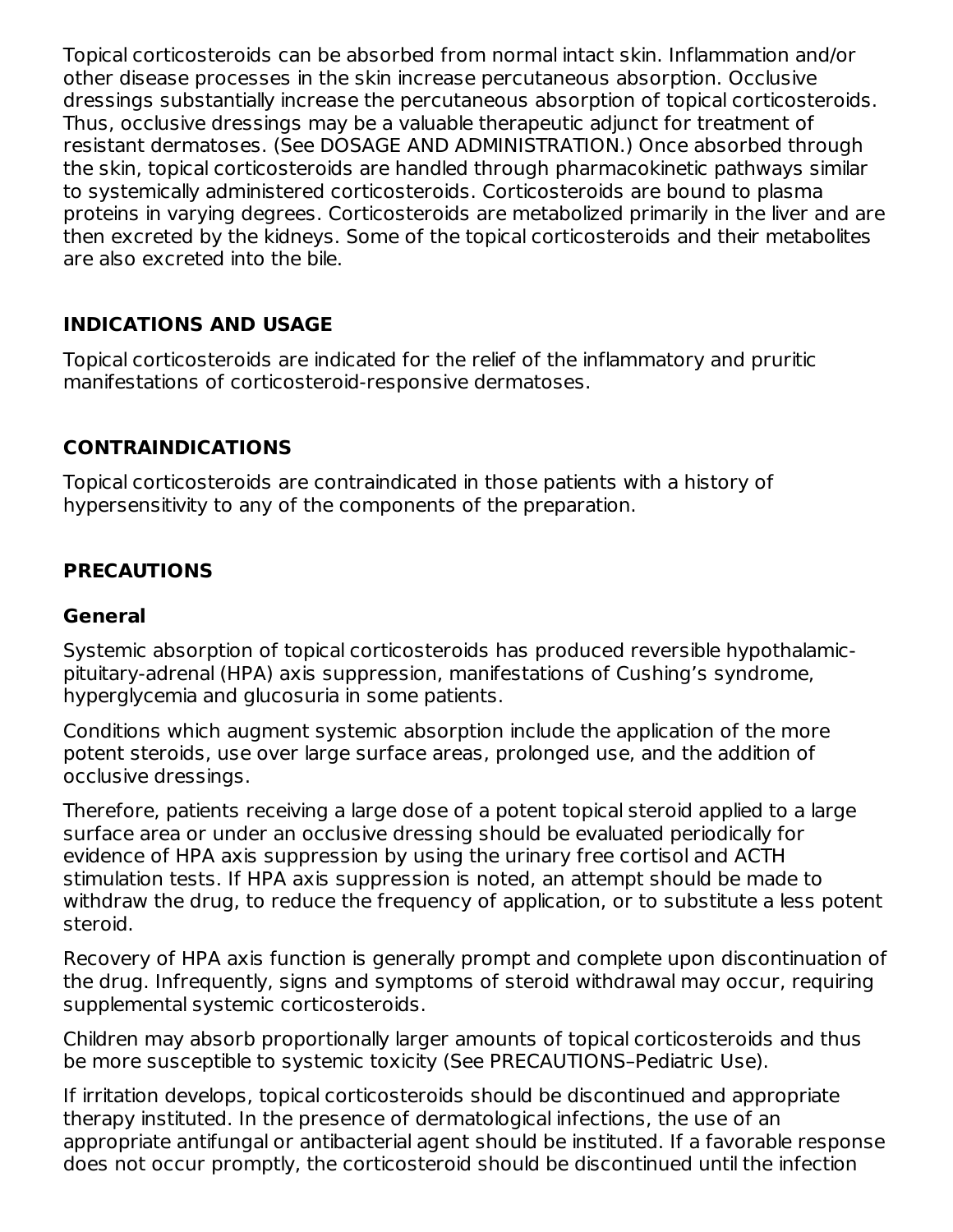has been adequately controlled.

## **Information for Patients**

Patients using topical corticosteroids should receive the following information and instructions.

- This medication is to be used as directed by the physician. It is for external use only. Avoid contact with the eyes.
- Patients should be advised not to use this medication for any disorder other than for which it was prescribed.
- The treated skin area should not be bandaged or otherwise covered or wrapped as to be occlusive unless directed by the physician.
- Patients should report any signs of local adverse reactions especially under occlusive dressing.
- Parents of pediatric patients should be advised not to use tight-fitting diapers or plastic pants on a child being treated in the diaper area, as these garments may constitute occlusive dressings.

# **Laboratory Tests**

The following tests may be helpful in evaluating the HPA axis suppression: Urinary free cortisol test; ACTH stimulation test.

## **Carcinogenesis, Mutagenesis, Impairment of Fertility**

Long-term animal studies have not been performed to evaluate the carcinogenic potential or the effect on fertility of topical corticosteroids.

Studies to determine mutagenicity with prednisolone and hydrocortisone have revealed negative results.

# **Pregnancy**

# **Teratogenic Effects**

**Pregnancy category C:** Corticosteroids are generally teratogenic in laboratory animals when administered systemically at relatively low dosage levels. The more potent corticosteroids have been shown to be teratogenic after dermal application in laboratory animals. There are no adequate and well-controlled studies in pregnant women on teratogenic effects from topically applied corticosteroids. Therefore, topical corticosteroids should be used during pregnancy only if the potential benefit justifies the potential risk to the fetus. Drugs of this class should not be used extensively on pregnant patients, in large amounts, or for prolonged periods of time.

# **Nursing Mothers**

It is not known whether topical administration of corticosteroids could result in sufficient systemic absorption to produce detectable quantities in breast milk. Systemically administered corticosteroids are secreted into breast milk in quantities not likely to have a deleterious effect on the infant. Nevertheless, caution should be exercised when topical corticosteroids are administered to a nursing woman.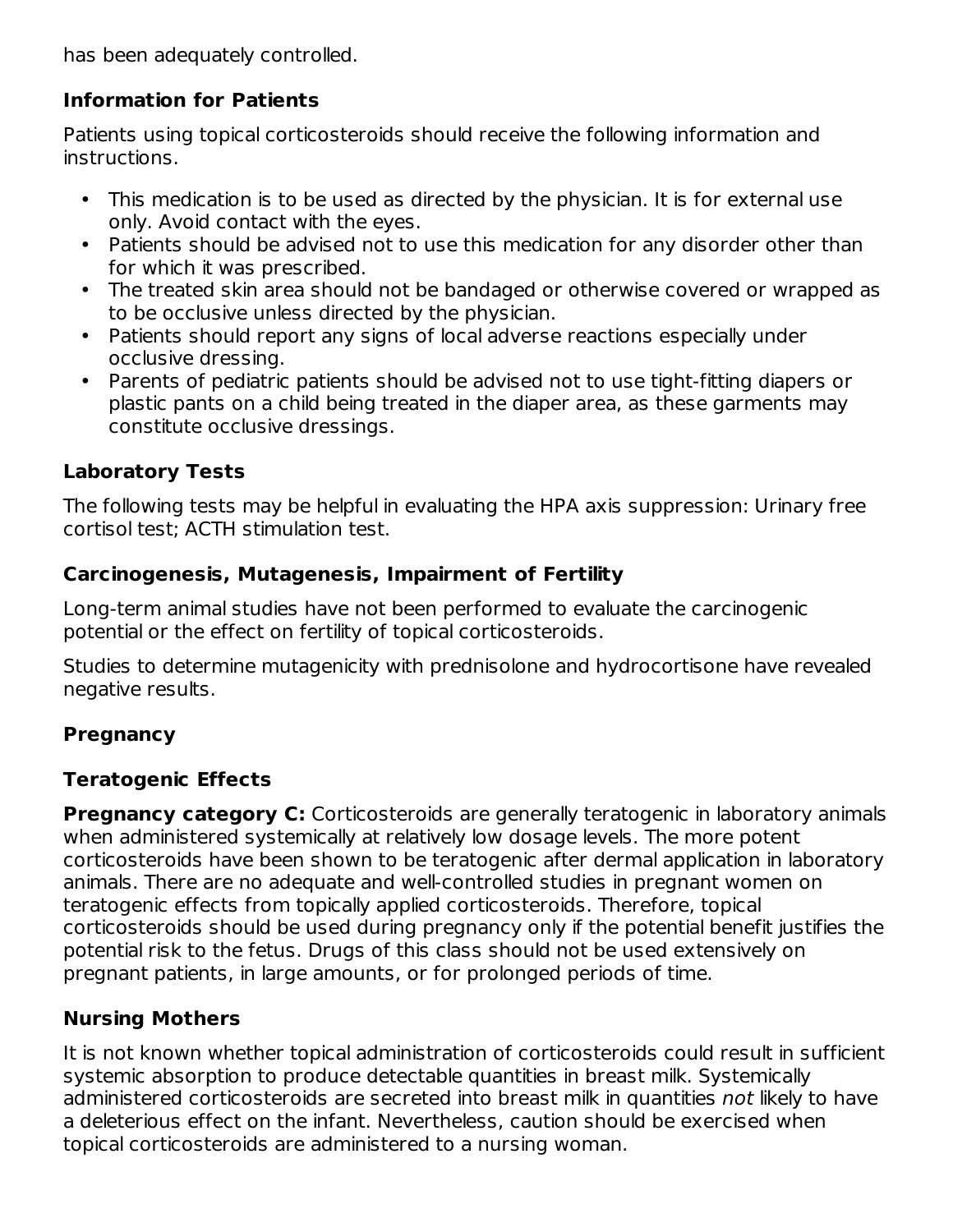## **Pediatric Use**

Pediatric patients may demonstrate greater susceptibility to topical corticosteroidinduced HPA axis suppression and Cushing's syndrome than mature patients because of a larger skin surface area to body weight ratio.

Hypothalamic-pituitary-adrenal (HPA) axis suppression, Cushing's syndrome and intracranial hypertension have been reported in children receiving topical corticosteroids. Manifestations of adrenal suppression in pediatric patients include linear growth retardation, delayed weight gain, low plasma cortisol levels, and absence of response to ACTH stimulation. Manifestations of intracranial hypertension include bulging fontanelles, headaches and bilateral papilledema.

Administration of topical corticosteroids to pediatric patients should be limited to the least amount compatible with an effective therapeutic regimen. Chronic corticosteroid therapy may interfere with the growth and development of children.

## **ADVERSE REACTIONS**

The following local adverse reactions are reported infrequently with topical corticosteroids, but may occur more frequently with the use of occlusive dressings. These reactions are listed in approximate decreasing order of occurrence: burning, itching, irritation, dryness, folliculitis, hypertrichosis, acneiform eruptions, hypopigmentation, perioral dermatitis, allergic contact dermatitis, maceration of the skin, secondary infection, skin atrophy, striae and miliaria.

## **OVERDOSAGE**

Topically applied corticosteroids can be absorbed in sufficient amounts to produce systemic effects (see PRECAUTIONS).

## **DOSAGE AND ADMINISTRATION**

Topical corticosteroids are generally applied to the affected area as a thin film from 2 to 4 times daily depending on the severity of the condition.

Occlusive dressings may be used for the management of psoriasis or recalcitrant conditions.

If an infection develops, the use of occlusive dressings should be discontinued and appropriate antimicrobial therapy instituted.

## **HOW SUPPLIED**

Hydrocortisone Cream USP, 2.5%

20 g (0.7 oz) tube NDC 63187-480-20

30 g (1.1 oz) tube NDC 63187-480-30

Store at controlled room temperature 15°-30°C (59°-86°F). Do not freeze.

Manufactured by: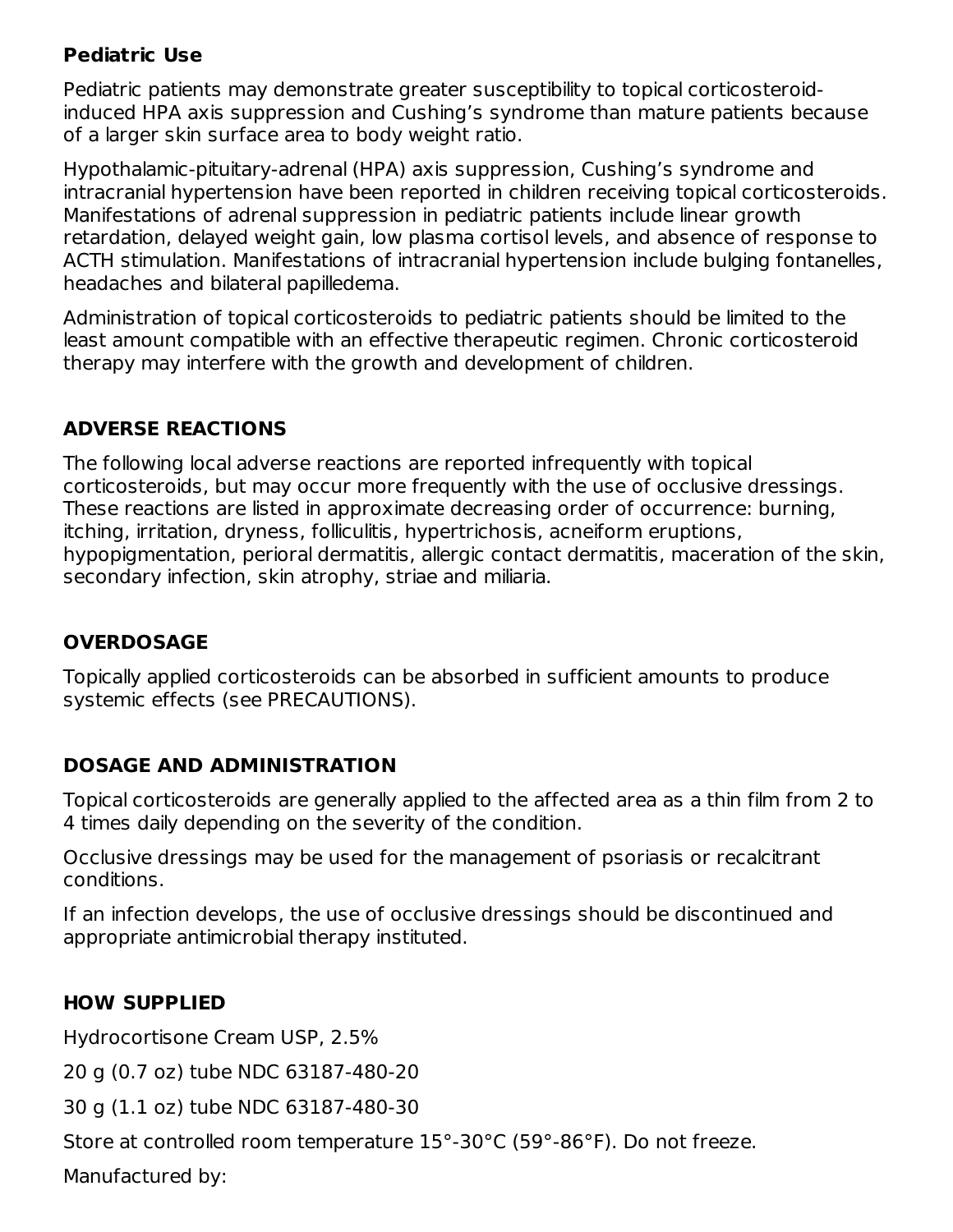G & W Laboratories, Inc. 111 Coolidge Street South Plainfield, NJ 07080 USA

FORM NO. 0337 Rev.1/06 VC2750

Relabeled by:

Proficient Rx LP

Thousand Oaks, CA 91320

### **PACKAGE LABEL.PRINCIPAL DISPLAY PANEL**



30gm (1.1 oz) Cream

Each gram contains: 25mg of hydrocortisone in a cream base

See package insert

7 48030

#### Product ID: RH048030

Mfr. By: G & W Laboratories, Inc. 111 Coolidge Street South Plainfield, NJ 07080 USA Store at controlled room temperature 15°-30°C (59°-86°F). Do not freeze

Keep medication out of the reach of children

| Relabeled By: Proficient Rx LP |  |
|--------------------------------|--|
| Thousand Oaks, CA 91320        |  |

**RX Only** 

NDC 63187-480-30

Hydrocortisone 2.5% 30gm (1.1 oz) Cream<br>Lot #:00000 SN# MASTER NDC 63187-480-30 Exp:00/00/00

Hydrocortisone 2.5% 30gm (1.1 oz) Cream Lot #:00000 SN# MASTER NDC 63187-480-30 Exp:00/00/00

Hydrocortisone 2.5% 30gm (1.1 oz) Cream Lot # 00000 SN# MASTER NDC 63187-480-30 Exp:00/00/00



GTIN: 00363187480301 SN# MASTER Exp. 00/00/00 Lot #:00000

| <b>HYDROCORTISONE</b>                                                     |                                          |                              |                                  |                                  |
|---------------------------------------------------------------------------|------------------------------------------|------------------------------|----------------------------------|----------------------------------|
| hydrocortisone cream                                                      |                                          |                              |                                  |                                  |
|                                                                           |                                          |                              |                                  |                                  |
| <b>Product Information</b>                                                |                                          |                              |                                  |                                  |
| <b>Product Type</b>                                                       | <b>HUMAN PRESCRIPTION</b><br><b>DRUG</b> | <b>Item Code</b><br>(Source) | NDC:63187-480(NDC:0472-<br>0337) |                                  |
| <b>Route of Administration</b>                                            | <b>TOPICAL</b>                           |                              |                                  |                                  |
|                                                                           |                                          |                              |                                  |                                  |
| <b>Active Ingredient/Active Moiety</b>                                    |                                          |                              |                                  |                                  |
| <b>Ingredient Name</b>                                                    |                                          |                              | <b>Basis of Strength</b>         | <b>Strength</b>                  |
| <b>HYDROCORTISONE</b> (UNII: W4X0X7BPJ) (HYDROCORTISONE - UNII:W4X0X7BPJ) |                                          |                              | <b>HYDROCORTISONE</b>            | $25 \text{ mg}$ in $1 \text{ g}$ |
|                                                                           |                                          |                              |                                  |                                  |